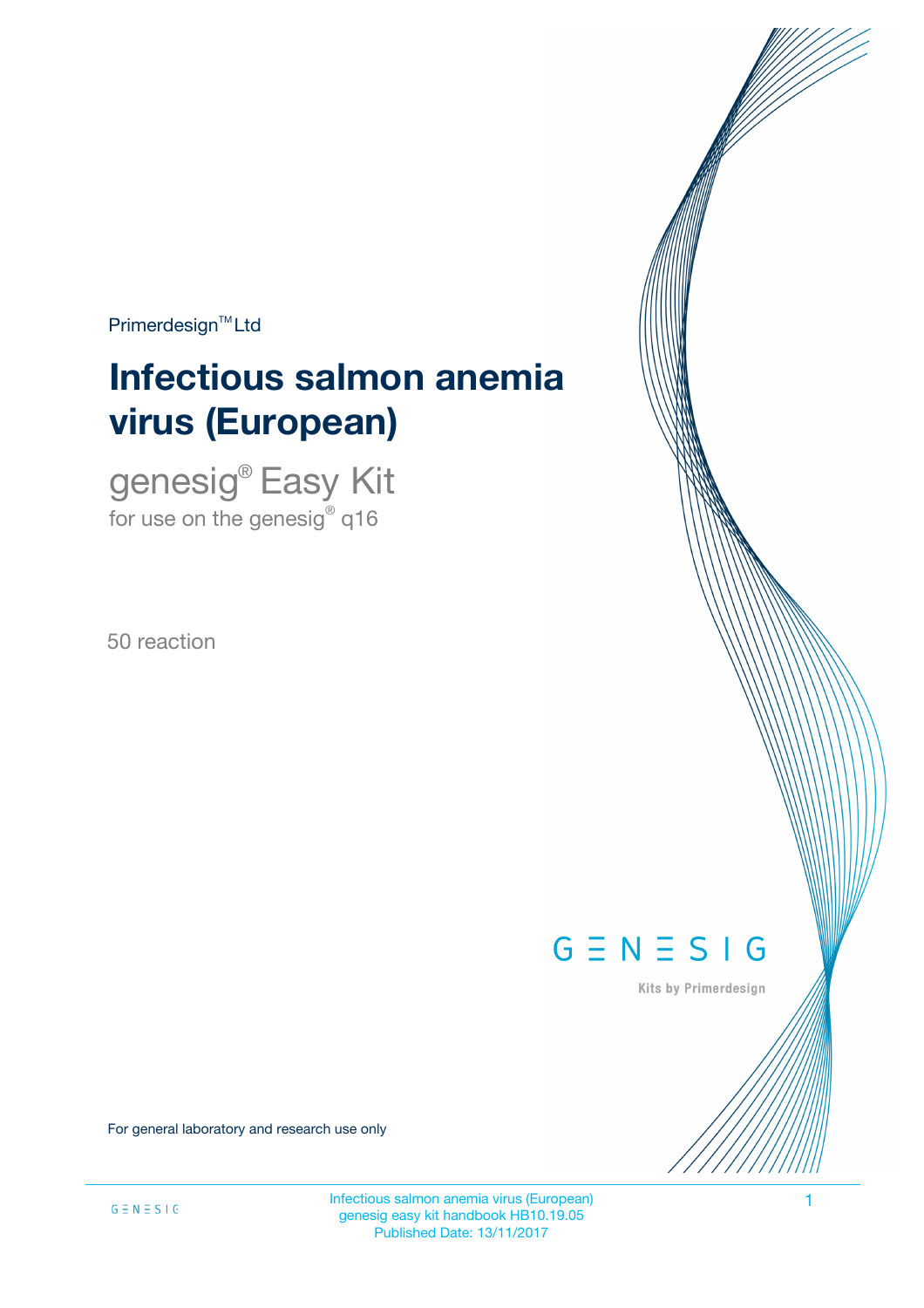## genesig® Easy: at a glance guide

## **For each RNA test**

| Component                | <b>Volume</b>  | Lab-in-a-box pipette |  |
|--------------------------|----------------|----------------------|--|
| ISAV-EU primer/probe mix | 5 <sub>µ</sub> |                      |  |
| Your RNA sample          | 5 <sub>µ</sub> |                      |  |
| oasig OneStep Master Mix | 10 µl          |                      |  |

### **For each positive control**

| Component                 | Volume         | Lab-in-a-box pipette |  |
|---------------------------|----------------|----------------------|--|
| ISAV-EU primer/probe mix  | 5 <sub>µ</sub> |                      |  |
| Positive control template | 5 <sub>µ</sub> |                      |  |
| oasig OneStep Master Mix  | 10 µl          |                      |  |

### **For each negative control**

| Component                | <b>Volume</b>  | Lab-in-a-box pipette |   |
|--------------------------|----------------|----------------------|---|
| ISAV-EU primer/probe mix | 5 <sub>µ</sub> |                      |   |
| <b>Water</b>             | 5 <sub>µ</sub> |                      | E |
| oasig OneStep Master Mix | $10 \mu$       |                      |   |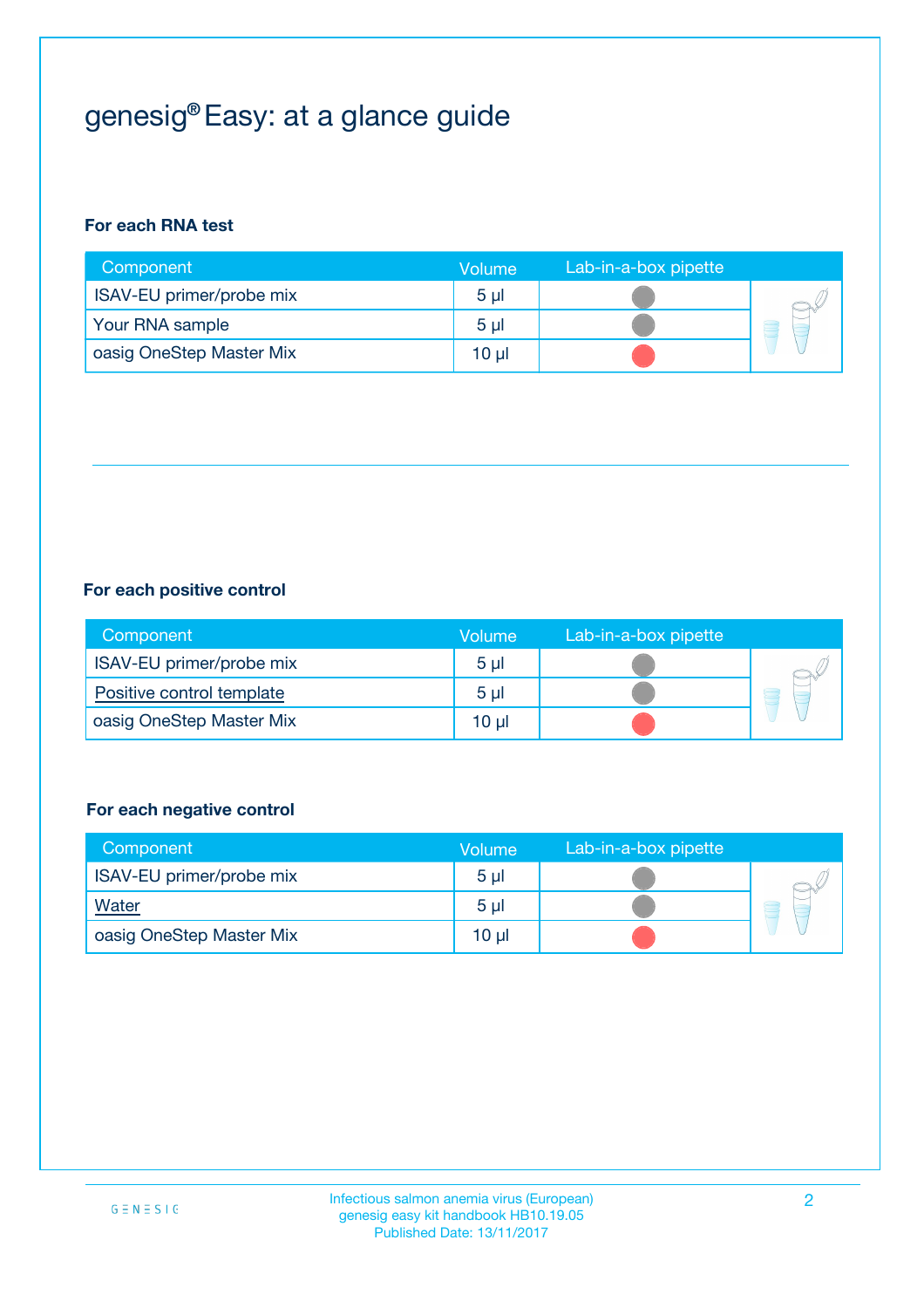

## Reagents and equipment to be supplied by the user

### **genesig® q16 instrument**

### **genesig® Easy DNA/RNA Extraction Kit**

This kit is designed to work well with all processes that yield high quality RNA but the genesig Easy extraction method is recommended for ease of use.

### **genesig® Lab-In-A-Box**

The genesig Lab-In-A-Box contains all of the pipettes, tips and racks that you will need to use a genesig Easy kit. Alternatively if you already have these components and equipment these can be used instead.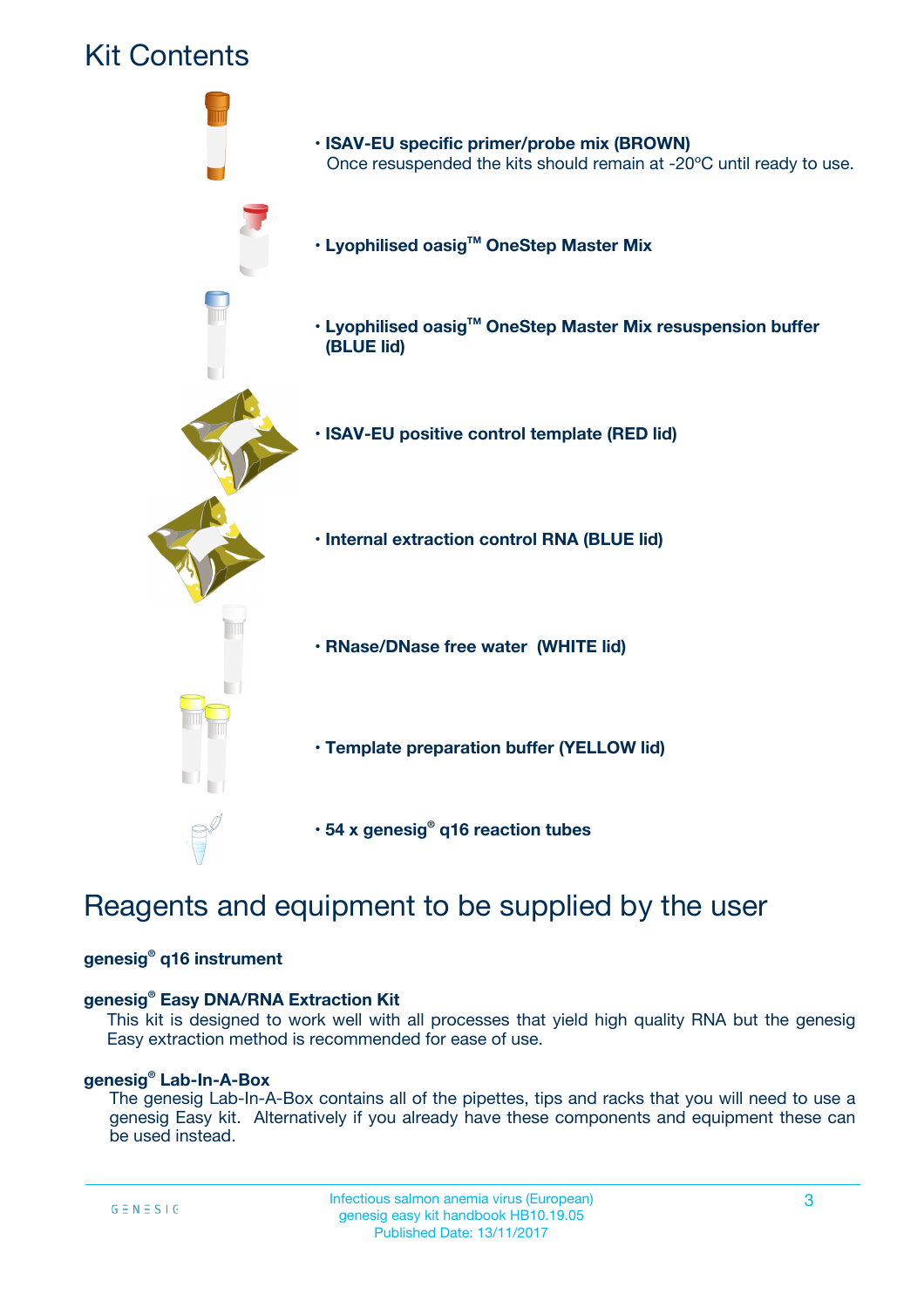## Step-by-step guide

## 1. Resuspend the test components



Use the blue pipette to transfer 500µ**l\*** of the oasig OneStep Master Mix resuspension buffer into the tube of lyophilised oasig OneStep Master Mix and mix well by gently swirling.

**\***Transfering 525µl of the oasig OneStep Master Mix resuspension buffer to your oasig OneStep Master Mix (instead of the 500µl recommended above) will enable you to take full advantage of the 50 reactions by accounting for volume losses during pipetting. In order to do so with the genesig Easy fixed volume pipettes use 1x blue, 2x red and 1x grey pipettes to make the total volume. Please be assured that this will not adversely affect the efficiency of the test.



Then use the blue pipette to transfer 500µl of water into the brown tube labelled ISAV-EU primers/probe. Cap and shake tube to mix. A thorough shake is essential to ensure that all components are resuspended. **Failure to mix well can produce poor kit performance.**

These components are now ready to use.

Store them in the freezer from hereon.

#### Top tip

- Ensure that the primer/probe mix is mixed thoroughly before each use by shaking.
- Once resuspended do not expose genesig Easy kit to temperatures above -20°C for longer than 30 minutes at a time.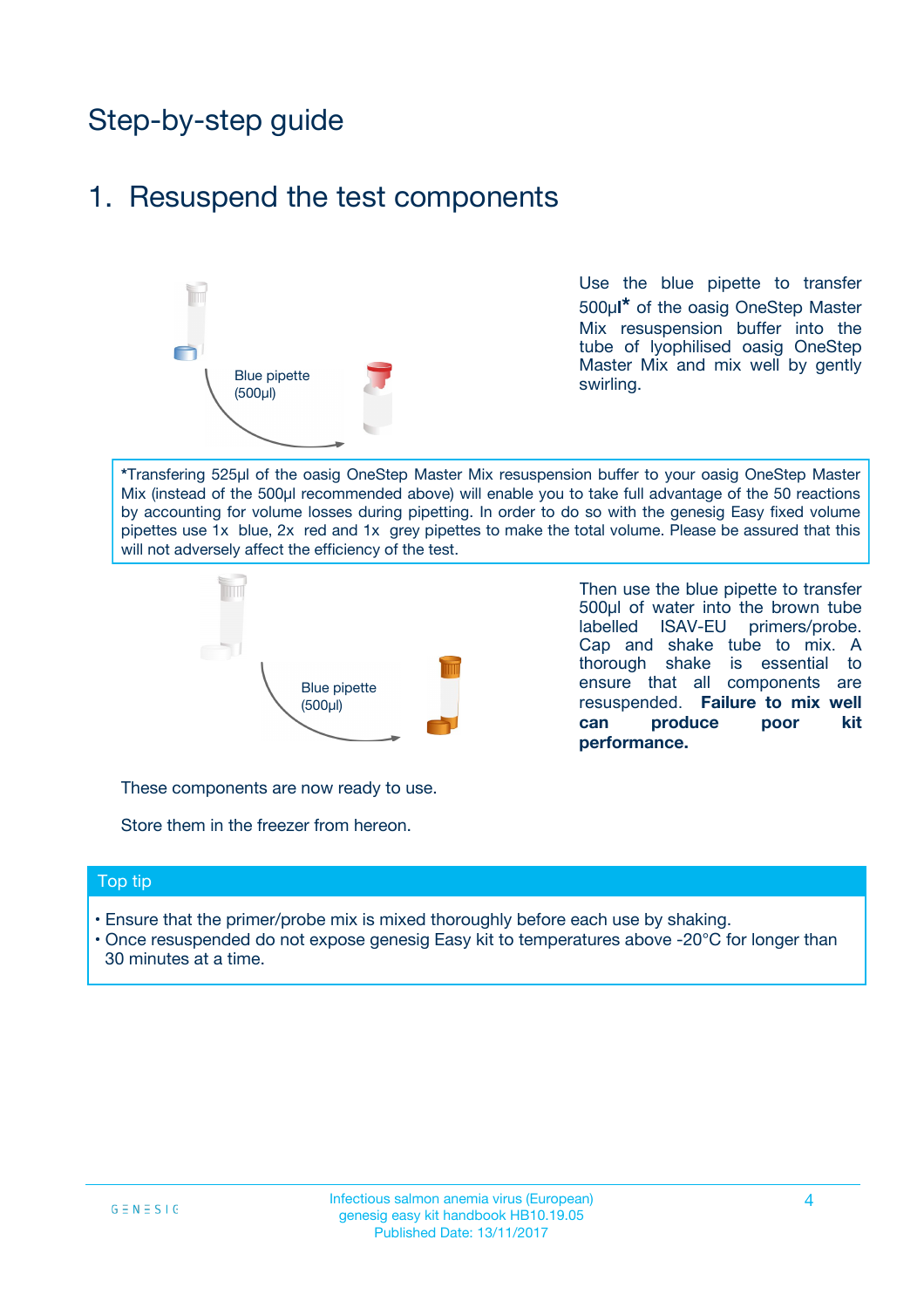## 2. Internal extraction control



Use the blue pipette to transfer 1000µl (2 x 500µl) of template preparation buffer into the Internal Extraction Control RNA tube. Cap and shake tube to mix.

Your kit contains Internal Extraction Control RNA. This is added to your biological sample at the beginning of the RNA extraction process. It is extracted along with the RNA from your target of interest. The q16 will detect the presence of this Internal Extraction Control RNA at the same time as your target. This is the ideal way to show that your RNA extraction process has been successful.

### **If you are using an alternative extraction kit:**

Use the red pipette to transfer 10µl of Internal Extraction Control RNA to your sample **after** the lysis buffer has been added then follow the rest of the extraction protocol.

#### **If using samples that have already been extracted:**

Use the grey pipette to transfer 5µl of Internal Extraction Control RNA to your extracted sample.

## 3. Add primer/probe mix to all reaction tubes





For every reaction to be run, use the grey pipette to add 5µl of your ISAV-EU primers/probe mix to every tube.

### Top tip

- Always pipette the primer/probe mix directly into the bottom of the tube.
- You can label the tube lids to aid your reaction setup but avoid labelling tube sides.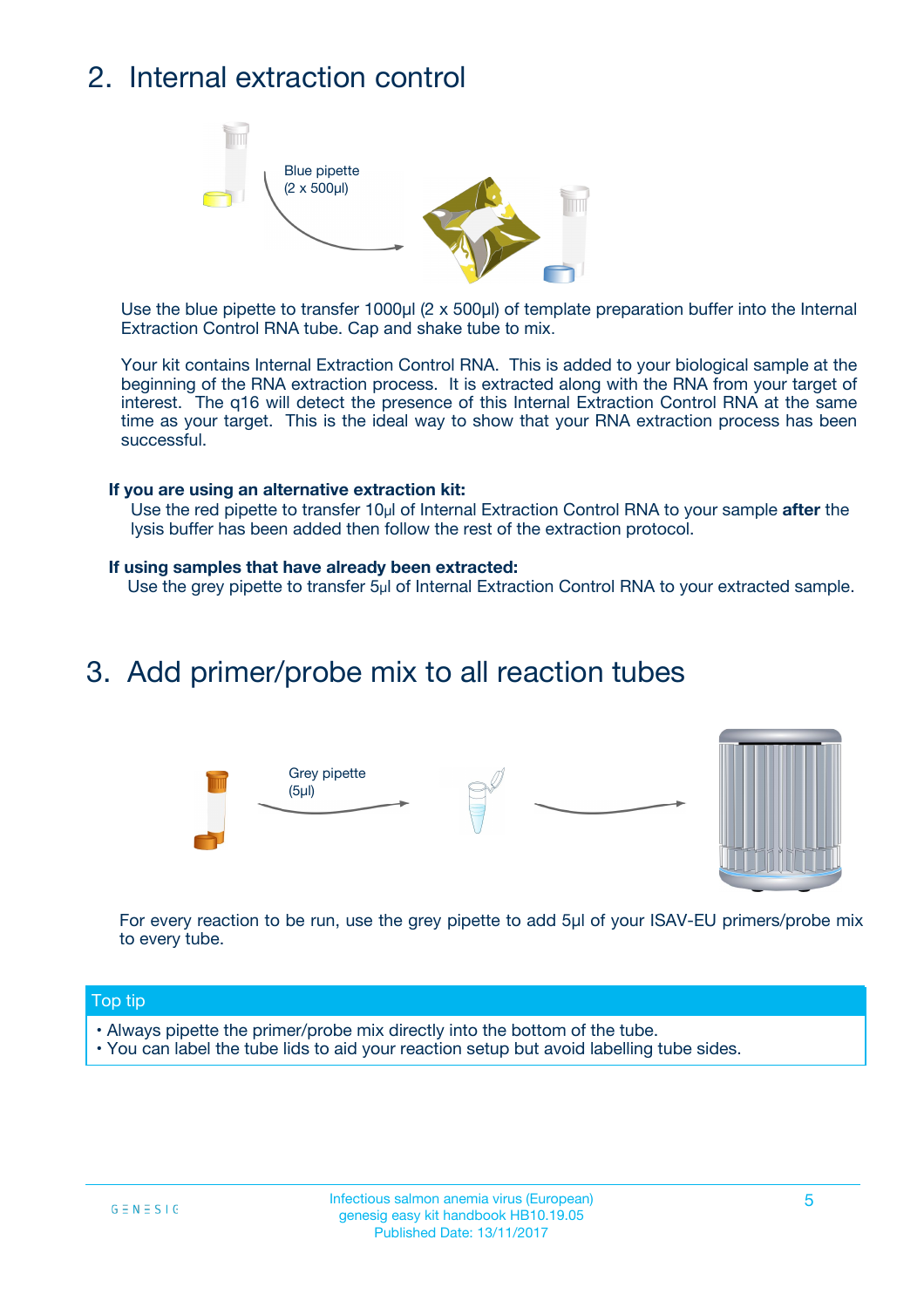## 4. Add Master Mix to all reaction tubes



For every reaction to be run, use the red pipette to add 10µl of the oasig OneStep Master Mix to the tubes containing primer/probe mix.

Move swiftly to begin your q16 run, as any delay after the oasig OneStep Master Mix has been added can effect the sensitivity of your test.

#### Top tip

**•** Always add the oasig OneStep Master Mix to the side of the tube to reduce the introduction of bubbles.

## 5. Negative control



For each test you will require a negative control. Instead of RNA water is used. This sample should typically prove negative thus proving that all of your positive samples really are positive.

To create a negative control reaction simply use the grey pipette to add 5µl of the water to the required reaction tubes. Close these tubes after adding the water.

Because some genesig kit targets are common in the environment you may occasionally see a "late" signal in the negative control. The q16 software will take this into account accordingly.

### Top tip

**•** Always add the water to the side of the tube to reduce the introduction of bubbles.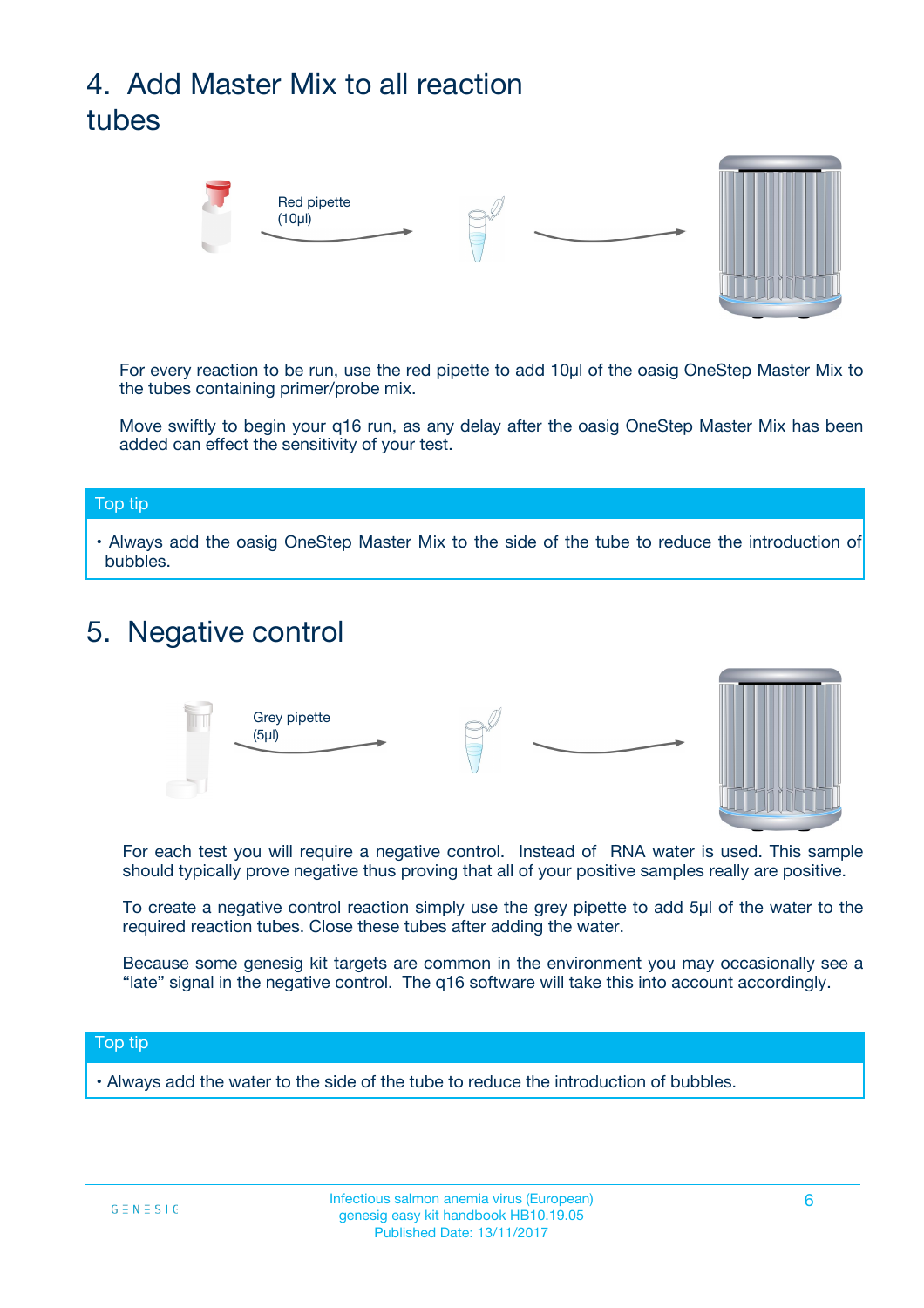## 6. Set up a test





For each sample you wish to analyse, use the grey pipette to add 5µl of your RNA sample to the required reaction tubes. Close these tubes after adding the sample. Always change pipette tips between samples.

#### Top tip

**•** Always add the RNA sample to the side of the tube to reduce the introduction of bubbles.

## 7. Positive control



Use the blue pipette to transfer 500µl of template preparation buffer into the positive control template tube. Cap and shake tube to mix.

Each time you run a test you will require a positive control. This is a small portion of RNA from your target of interest. It serves two purposes:

1. It will always test positive so it shows that everything is working as it should be.

2. The q16 software knows how much RNA is present in the positive control. So it can automatically compare your sample of interest with the positive control to calculate the amount of target RNA in your sample.

To create a positive control reaction simply use 5µl of the positive control instead of your RNA sample.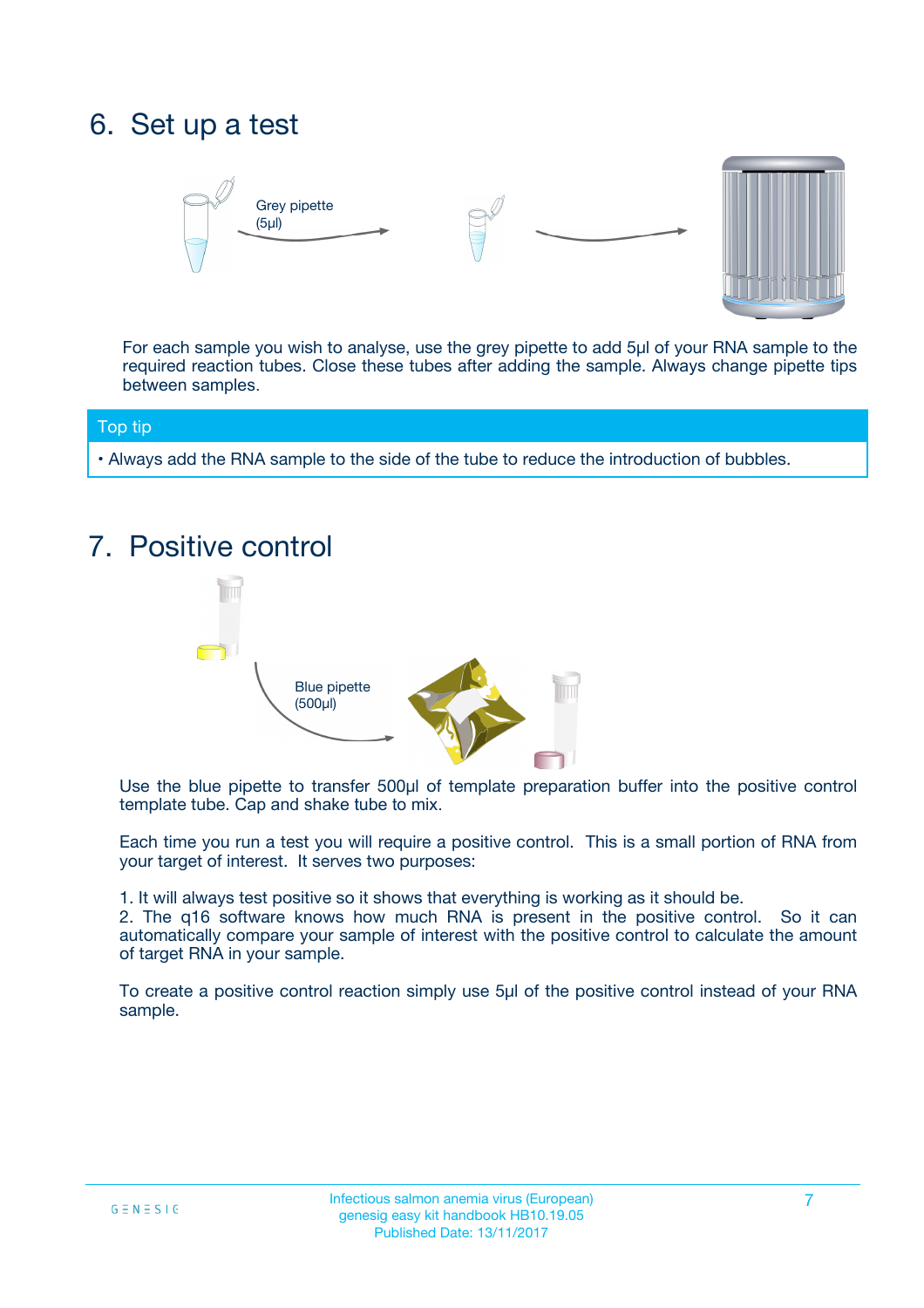



Take great care when setting up your positive control. The positive control template has the potential to give you a false positive signal in your other samples. Set positive controls up last after all other sample tubes are closed. Always change pipette tips between samples. You may even choose to set up positive controls in a separate room.

### Top tip

**•** Always add the positive control template to the side of the tube to reduce the introduction of bubbles.

## 8. Running the test

Place the tubes into the correct positions in your q16 as defined by the software, this may include positioning of empty tubes to ensure that the q16 lid is balanced. The run can then be started.

|                      | genesig q16 PCR software - 1.2                                               |                                                | $= 0$<br>$\Sigma\!3$                                            |
|----------------------|------------------------------------------------------------------------------|------------------------------------------------|-----------------------------------------------------------------|
|                      | $\vert \cdot \vert$<br>Unsaved (New Experiment 2<br><b>Open Experiments:</b> | <b>E</b> Open<br>Save<br>Save As<br>$\Box$ New | <b>C</b> Close<br>$G \equiv N \equiv S \mid G$<br>Configuration |
| <b>Stages:</b>       | Setup<br><b>Results</b>                                                      |                                                |                                                                 |
| <b>Notes</b>         |                                                                              | <b>Samples</b>                                 | <b>Tests</b>                                                    |
|                      | <b>Name and Details</b>                                                      | Color<br>Note<br>Name                          | Name<br>Note<br>Color                                           |
|                      | New Experiment 2017-10-26 11:06                                              | على<br>Sample 1                                | $\ddot{\Phi}$<br>Test 1                                         |
|                      | Kit type: genesig® Easy Target Detection kit                                 | Sample 2                                       |                                                                 |
| Instrument Id.:      |                                                                              | Sample 3<br>$\equiv$                           | $\equiv$                                                        |
|                      | Run Completion Time:                                                         | Sample 4                                       |                                                                 |
| <b>Notes</b>         | $\blacktriangle$                                                             | Sample 5<br>♦                                  | 4                                                               |
|                      | $\overline{\mathbf{v}}$                                                      | ÷                                              | ⊕                                                               |
| <b>Well Contents</b> |                                                                              |                                                | Run                                                             |
| Pos.                 | Test                                                                         | Sample                                         | <b>Run Status</b>                                               |
| $\blacktriangleleft$ | Test 1                                                                       | $\blacktriangle$<br>Negative Control           |                                                                 |
| $\overline{2}$       | Test 1                                                                       | <b>Positive Control</b>                        |                                                                 |
| 3                    | Test 1                                                                       | Sample 1                                       | Show full log                                                   |
| $\overline{4}$       | Test 1                                                                       | Sample 2                                       |                                                                 |
| 5                    | Test 1                                                                       | Sample 3                                       | <b>Run Control</b>                                              |
| 6                    | Test 1                                                                       | Sample 4                                       |                                                                 |
| $\overline{7}$       | Test 1                                                                       | Sample 5                                       |                                                                 |
| 8                    |                                                                              |                                                | $\triangleright$ Start Run<br>Abort Run                         |
|                      | <b>INN FURTY TURE TO BUILDING UP.</b>                                        | $\pmb{\triangledown}$                          |                                                                 |

### Top tip

- Before loading tubes into the q16, check for bubbles! Flick the bottom of the tubes to remove any bubbles that may have formed during the test setup.
- Apply centrifugal force with a sharp wrist action to ensure all solution is at the bottom of the reaction tube.
- When repeating a test you can use a previous file as a template by clicking 'open' then selecting File name > Files of Type > Experiment file as template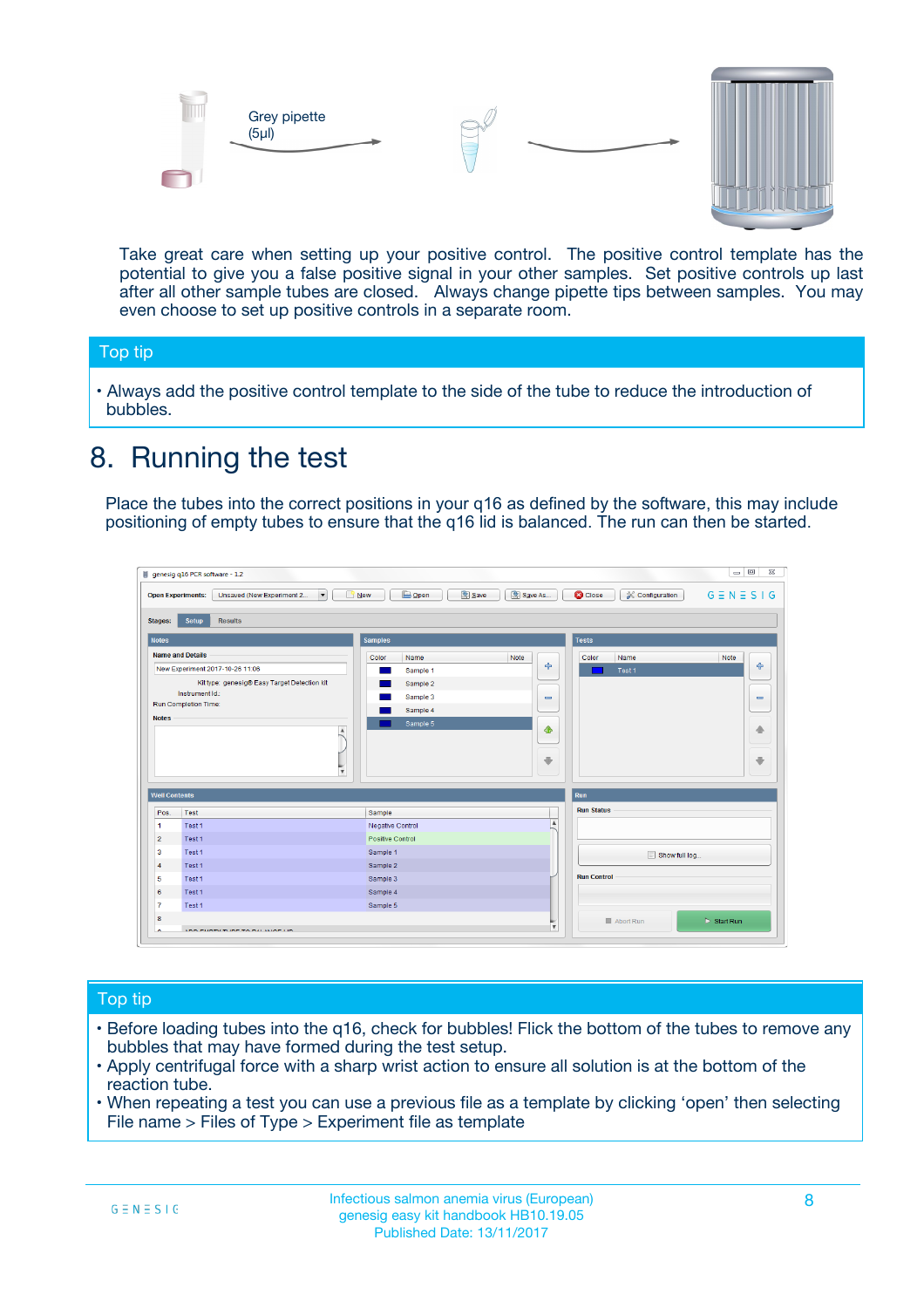## What do my results mean?

Analysis of your data is carried out automatically by the genesig q16. The following information is designed to help you fully understand a result or to troubleshoot:

## "Positive"

### **Explanation**

Your sample has produced a positive result. Your target of interest is present and you can use the reported quantity.

## "Negative"

### **Explanation**

Your sample has produced a negative result. The target is not present in your sample.

## "Test contaminated"

### **Explanation**

The Negative Control should be completely free of any DNA/RNA. If you see this error message it means that at some point during the setup, the Negative Control has been contaminated with DNA/RNA and has given a positive signal. This contamination has invalidated the test. The Positive Control and your test samples are both possible sources of contaminating DNA/RNA. The genesig q16 reaction tubes from previous runs will also contain very high amounts of DNA so it is important that these are carefully disposed of after the run is completed and NEVER OPENED. It may be the case that your kits have become contaminated which will lead to the same problem occurring repeatedly.

### **Solutions**

1. Clean your working area using a commercial DNA remover solution to ensure the area is DNA free at the start of your run and re-run the test.

2. If the problem persists then the kit has become contaminated and it will have to be discarded and replaced with a new kit. When you open the new kit, run a simple test to show that changing the kit has solved the problem. Prepare a test which includes only the Positive Control, the Negative Control and one 'mock sample'. For the 'mock sample' add water instead of any sample RNA. The result for the Negative Control and the mock sample should be negative indicating that contamination is no longer present.

### **Preventive action**

An ideal lab set-up has a 'Clean area' where the test reagents are prepared and a 'sample area' where DNA/RNA samples and the Positive Control template are handled. The best workflow involves setting up all the test components (excluding the positive control template) in the clean area and then moving the tests to the sample area for sample and Positive Control addition. If this method is followed then the kit components are always kept away from possible sources of contamination. For extra security the Negative Control can be completely prepared and sealed in the clean area. All work areas should be decontaminated regularly with DNA remover.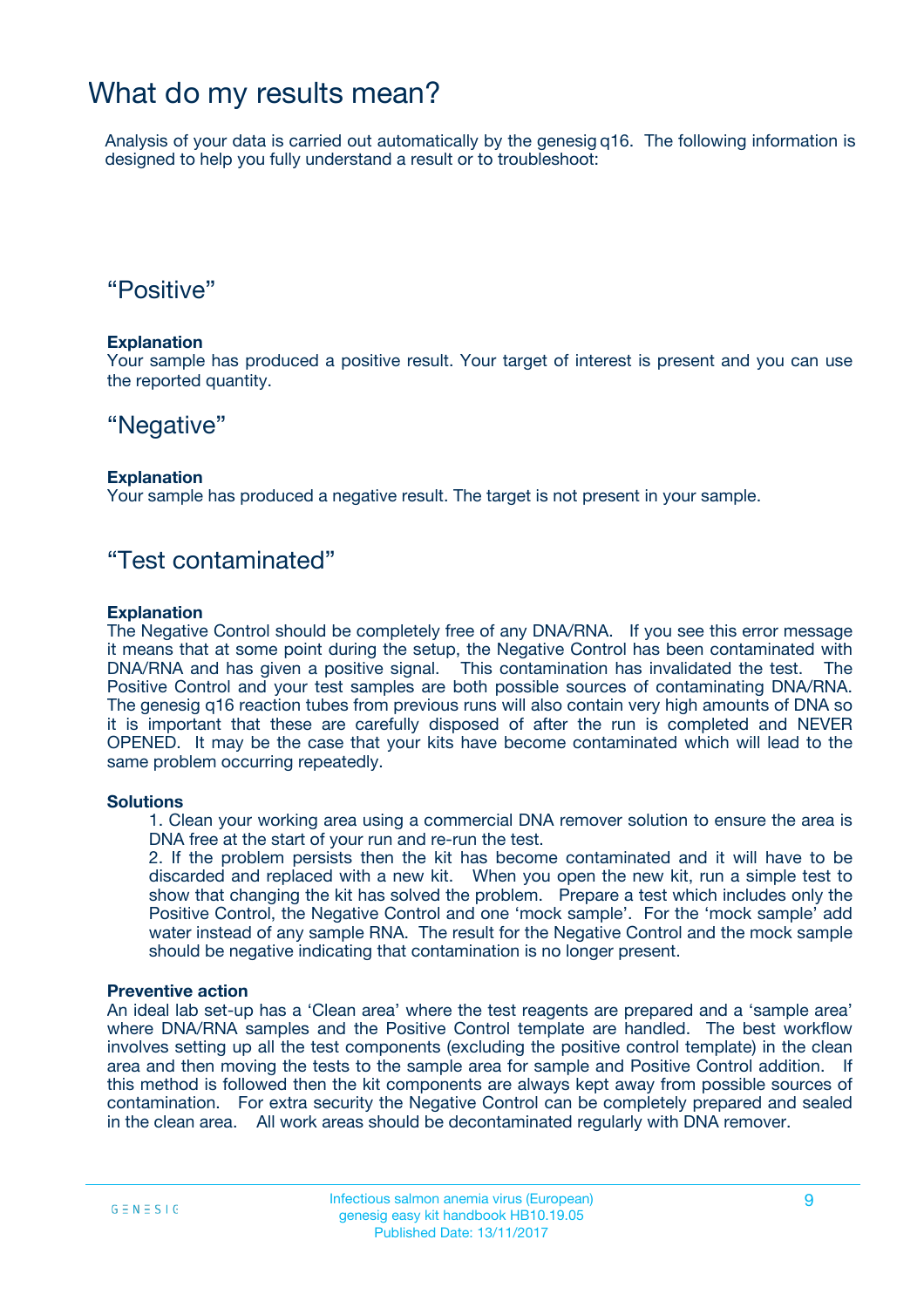## "Sample preparation failed"

### **Explanation**

The test has failed because the quality of the sample was not high enough. The Internal Extraction Control component identifies whether the sample has been prepared correctly and is of suitable quality. This error message means that this quality control test has failed and the sample quality is not high enough for analysis.

### **Solutions**

1. Check the sample preparation protocol for any user errors then repeat.

2. Poor quality samples can result from overloading the sample preparation protocol with too much starting material. Try reducing the amount of starting material then repeat.

3. Failing to add the Internal Extraction Control RNA to your sample during the sample preparation protocol can also lead to a reported result of "sample preparation failed". Ensure that this step has not been overlooked or forgotten. If your samples are derived from an archive store or from a process separate from your genesig Easy extraction kit; you must add 5µl of Internal Extraction Control RNA into each 0.5ml of your sample to make it suitable for use on the q16.

## "Positive result, poor quality sample"

### **Explanation**

The test is positive so if you are only interested in obtaining a 'present or absent' answer for your sample then your result is reliable. However, the test contains an Internal Extraction Control component that identifies if the sample is of high quality. This quality control test has failed and the sample is not therefore of high enough quality to accurately calculate the exact copy number of RNA present. If you require quantitative information for your sample then proceed with the solutions below.

#### **Solutions**

1. For appropriate solutions, read the "Sample preparation failed" section of this handbook.

## "Test failed"

### **Explanation**

The test has failed because the Positive Control has not worked. The Positive Control is present to show that all aspects of the test are working correctly together. When this control test fails, the test as a whole is invalidated. This finding indicates that a problem has occurred in the reaction set-up part of the experiment and has nothing to do with sample preparation.

#### **Solutions**

1. Check the entire workflow and test set-up to look for any user errors, then repeat the test e.g. have the right colour pipettes and solutions been used with the correct tubes?

2. Ensure the positive and negative controls are inserted into the correct wells of your q16.

3. A component of the test may have 'gone off' due to handing errors, incorrect storage or exceeding the shelf life. When you open a new kit, run a simple test to show that changing the kit has solved the problem. Prepare a test which includes only the Positive Control, the Negative Control and one 'mock sample'. For the 'mock sample' add internal control template instead of any sample RNA. If the Positive Control works, the mock sample will now be called as a negative result.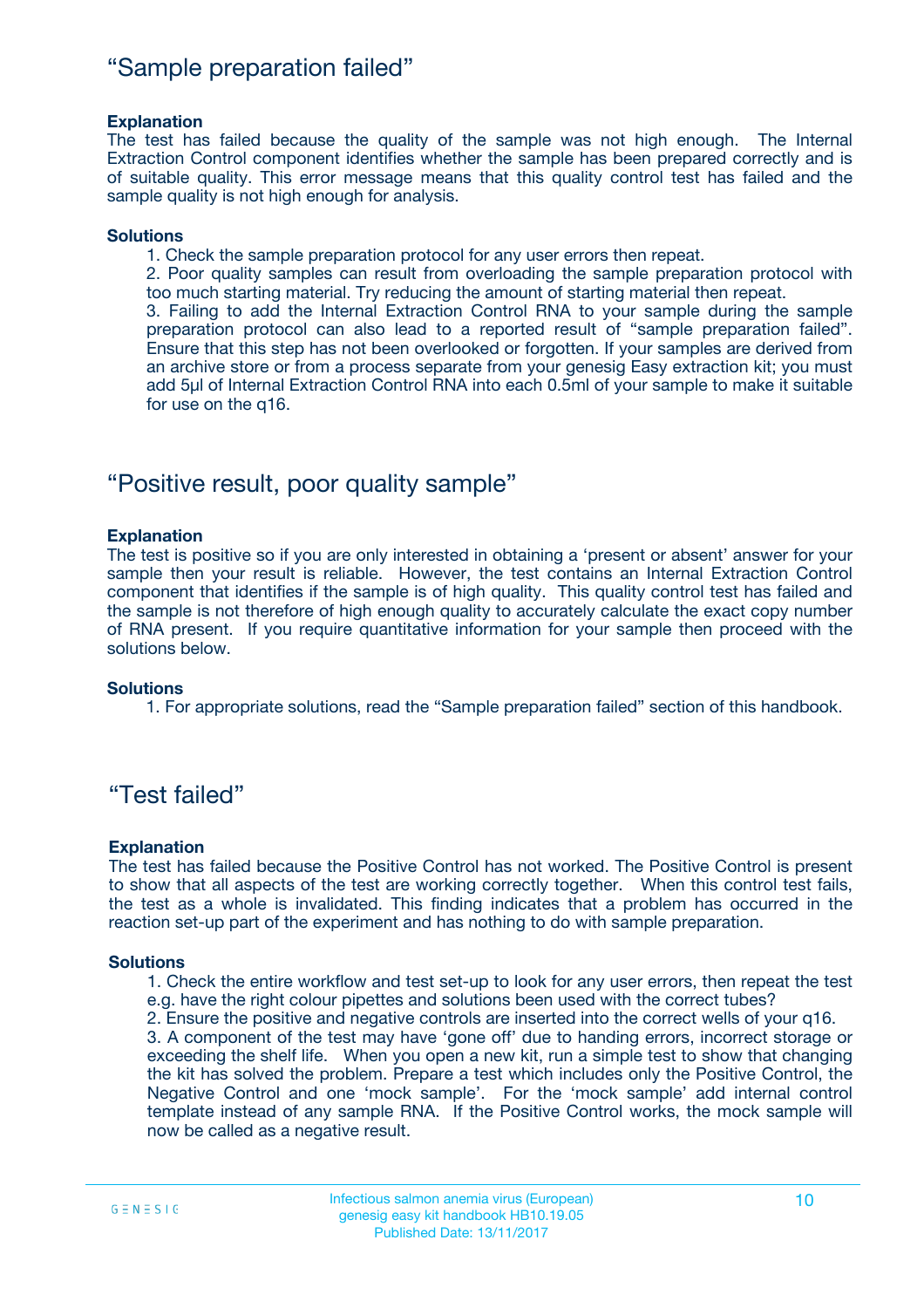## "Test failed and is contaminated"

### **Explanation**

The Positive Control is indicating test failure, and the Negative Control is indicating test contamination. Please read the "Test Failed" and "Test contamination" sections of this technical support handbook for a further explanation.

### **Solution**

1. For appropriate solutions, read both the "Test failed" and "Test contaminated" sections of this handbook.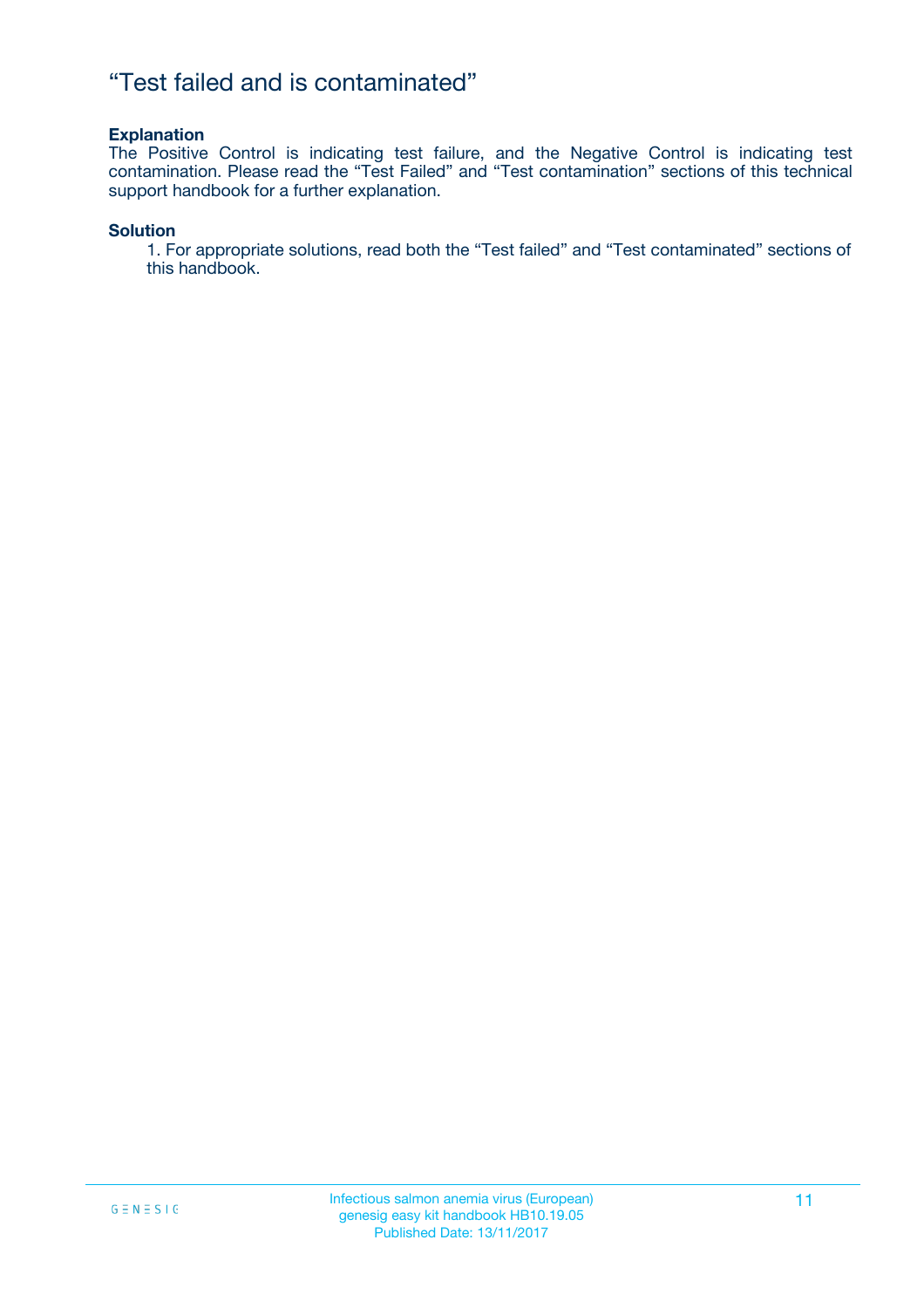## Infectious salmon anemia virus (European)

Infectious salmon anemia virus (European variant) causes severe anemia of infected fish.

Unlike mammals, the red blood cells of fish have DNA, and so can become infected with viruses. Infected fish develop pale gills, and may swim close to the water surface attempting to gulp for air. However, the disease can develop without the fish showing any external signs of illness - the fish maintain a normal appetite and behaviours but then they suddenly die. The disease can progress slowly throughout an infected farm and in the most extreme scenarios death rates may approach 100%. Consequently this virus and its detection is of particular interest to anyone in aquaculture of fish.

Cause of death varies although usually involves circulatory system problems and haemolysis, as well as congested and later damaged organs such as the spleen and liver.

The spread of ISAV is not fully understood. Aside from Atlantic salmon, other fish (eg Brown trout and Rainbow trout) can become infected/carry the virus but do not become ill. Interesting while Pacific salmon can carry the virus they appear to be highly resistant and do not display symptoms. Additionally, while several species of Pacific salmon can be carriers of the virus, Pacific salmon currently show high relative resistance and no ISAV-related symptoms. However, Kibenage et al (2006) maintain that the potential for ISAV adaptation to Pacific salmon exists.

Transmission of the virus has been demonstrated to occur by contact with infected fish or their secretions. Contact with equipment or people who have handled infected fish also transmits the virus. The virus can survive in seawater and a major risk factor for any uninfected farm is its proximity to an already infected farm.

Finally, the Lepeophtheirus salmonis sea louse, a parasite that attacks the protective mucus, scales and skin of the salmon has been shown to carry the virus passively on its surface and in its digestive tract. It is unknown whether ISAV can reproduce in the sea-louse although there is potential that it can passively transfer ISAV to it's host.

ISAV can destroy salmon aquaculture and so early detection is vital. This genesig® kit specifically targets the gene coding for the 8th section (matrix protein), which differentiates it from other, similar viruses as well as other strains of ISAV.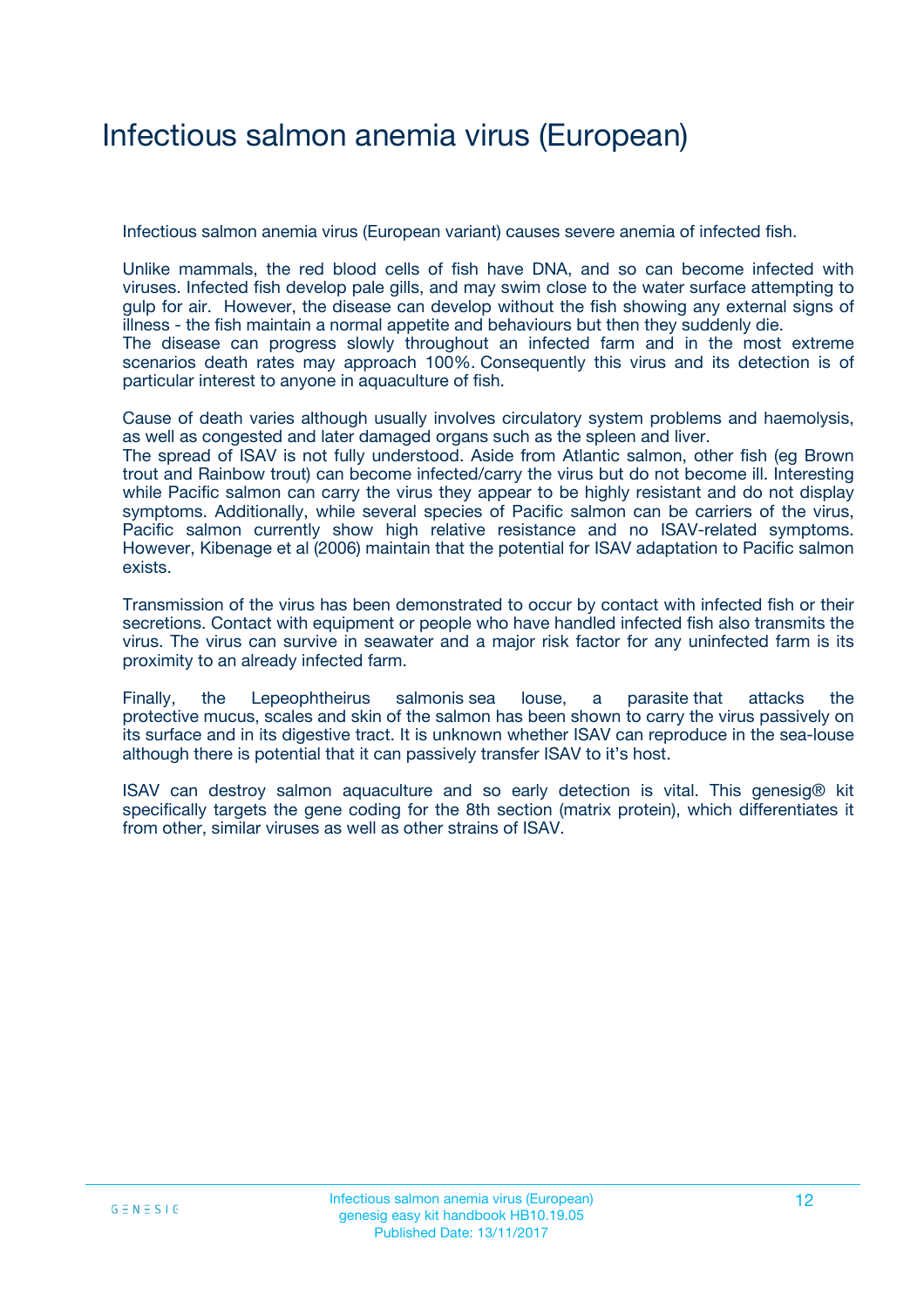## **Specificity**

The Primerdesign genesig Kit for Infectious salmon anemia virus (European) (ISAV-EU) genomes is designed for the in vitro quantification of ISAV-EU genomes. The kit is designed to have the broadest detection profile possible whilst remaining specific to the ISAV-EU genome.

The primers and probe sequences in this kit have 100% homology with a broad range of ISAV-EU sequences based on a comprehensive bioinformatics analysis.

If you require further information, or have a specific question about the detection profile of this kit then please send an e.mail to enquiry@primerdesign.co.uk and our bioinformatics team will answer your question.